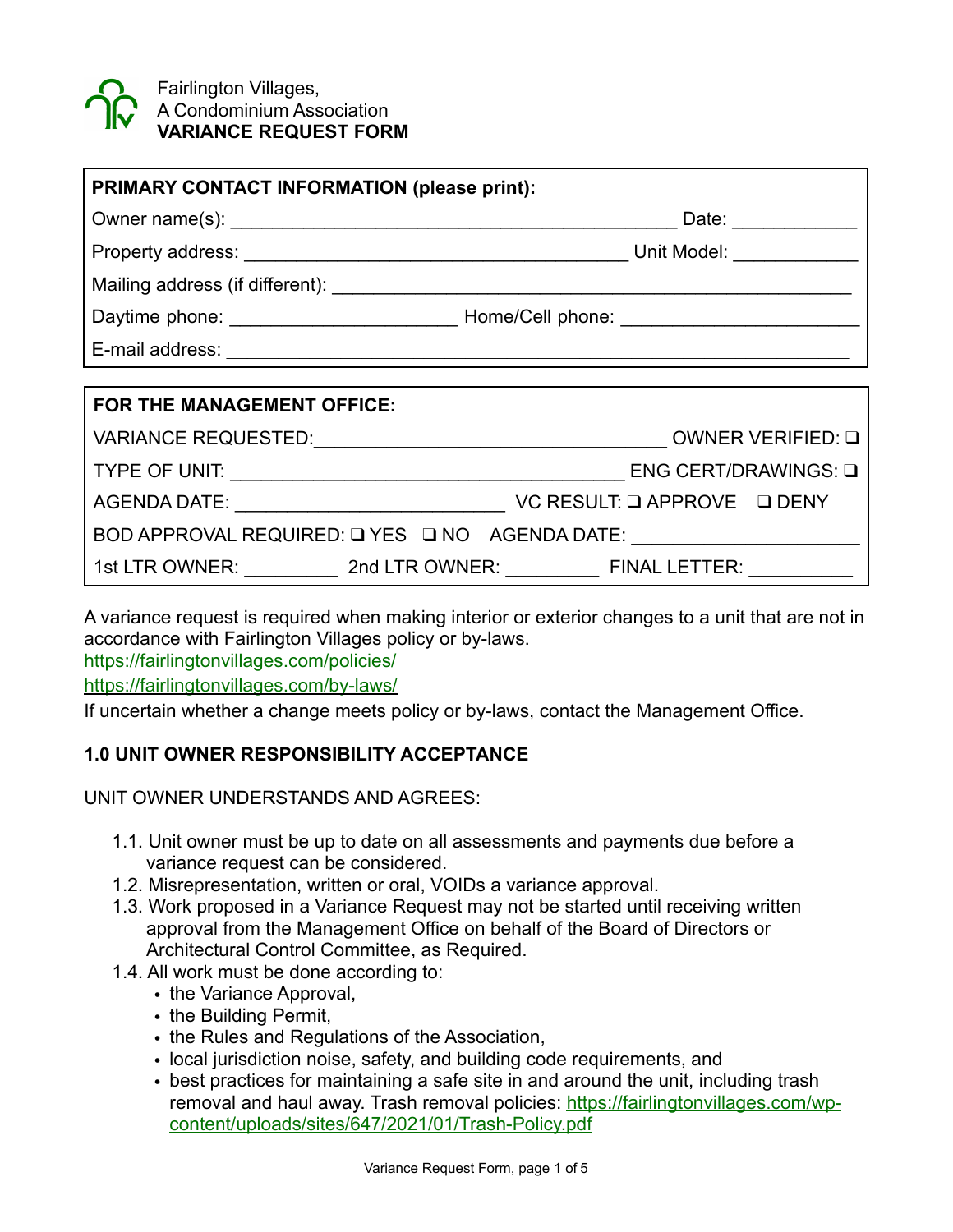- 1.5. All building permits and inspections are, ultimately, owner responsibility, even though a contractor agrees to make these arrangements.
- 1.6. Construction must start within days (not to exceed 180 days) of receiving notice of approval from the Management Office or the Variance will be VOID. Extensions may be granted by the Management Office, in writing.
- 1.7. Construction must be completed within days (not to exceed 180 days) of beginning construction or the Variance is VOID. Extensions may be granted by the Management Office, in writing.
- 1.8. Owner must notify the Management Office when final approval from the jurisdiction's Building Inspection Service is complete. The Management Office will inspect the finished project to verify that construction agrees with the Variance Request. If interior inspection is required, owner may be present or provide a key to the Management Office, as mutually agreed.

# **2.0 VARIANCE TIMELINE**

- 2.1. Submit Variance Requests to the Management Office by the 1st Monday of the month to be included on the Architectural Control Committee agenda for that month.
- 2.2. Architectural Control Committee meetings are held on the 3rd Thursday of each month at 7 p.m. in The Fairlington Villages Community Center, 3001 S Abingdon St. Meetings are OPEN. Please, join us! It helps and should not take long.
- 2.3. Incomplete or inadequate variance requests will be returned via the Management Office with an explanation of what will be needed when resubmitted.
- 2.4. Some Variance Requests require Board of Directors (BOD) approval. The Architectural Control Committee sends all such Requests to the BOD, along with its recommendations.
- 2.5. BOD meetings occur the 1st Wednesday of every month at the Community Center and are OPEN. Even if the Architectural Control Committee recommends NOT approving your request, you may ask the BOD for their approval. The BOD decision is final.
- 2.6. Upon completion of the project, provide owner certification that the project was completed in accordance with the approved Variance to the Management Office.

# **3.0 VARIANCE INFORMATION**

Planned date for project start:

Approximate date for project completion: \_\_\_\_\_\_\_\_\_\_\_\_\_\_\_\_\_\_\_\_\_\_\_

*If requesting post-construction approval for a project that did not undergo the required Variance approval process, see section 6.0.* 

Variance requested (Check all that apply):

❑ Interior *See section 4.0 for interior variance submission requirements.*

- ❑ Changing, modifying, or removing any wall, or any support post and the joist(s) it supports;
- ❑ All attic space conversions;
- ❑ All renovations introducing additional plumbing fixtures.

❑ Exterior *See section 5.0 for exterior variance submission requirements.*

❑ Anything altering the exterior appearance of the building, including wall penetrations,

cables, pipes, windows, window trim, doors, door trim, steps, and fences.

❑ Any other changes not in accordance with policy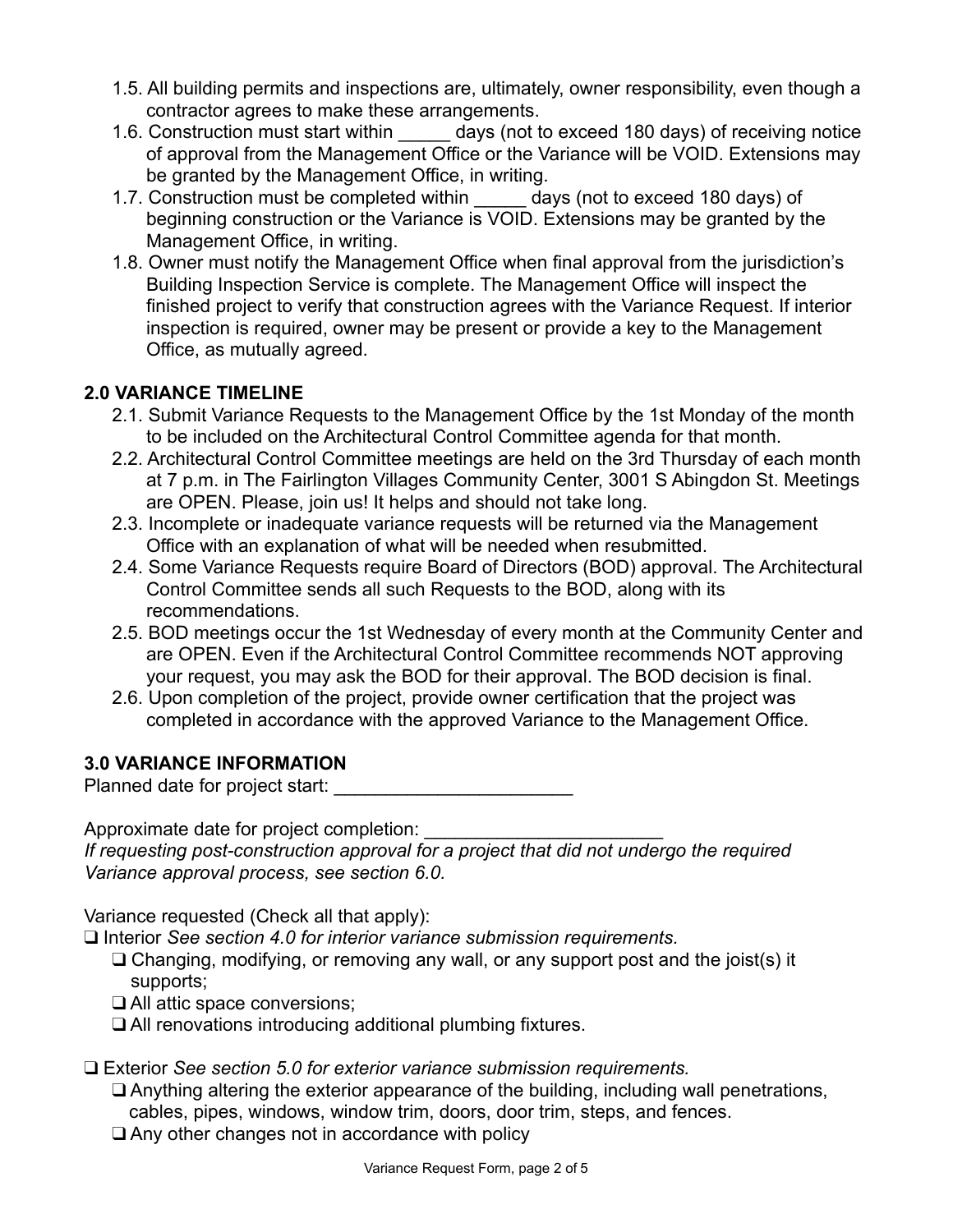## **4.0 INTERIOR VARIANCE DOCUMENTATION**

All interior variance requests shall provide the following:

❑A detailed description of interior improvements/renovation/work, including location

| □ Floor plan of your unit clearly marked to show the proposed changes. Show measured and |
|------------------------------------------------------------------------------------------|

planned dimensions. http://fairlington.org/homedata.htm contains floor plans with approximate dimensions.

❑ Color photographs of the area to be changed. Indicate locations of proposed changes on the photographs.

- ❑ Copy of contractor proposals, commercial literature, and any related information.
- 4.1 Interior projects requiring Arlington/Alexandria building permit
	- To determine if work requires a building permit, consult your respective county/city building permit office.

*For Arlington address:* <https://building.arlingtonva.us/permits/residential/>

*For Alexandria address:* <https://www.alexandriava.gov/permitcenter/default.aspx?id=55414> For projects proposing changes to the interior that require an Arlington/Alexandria building permit, provide the following information with your Variance Request:

- ❑ An original letter from a Professional Engineer, licensed in Virginia and qualified in structural engineering declaring without qualification that if the project is constructed in accordance with plans, the project will have no effect on the building structural integrity.
- ❑ A copy of the building permit approval from the county/city.
- ❑ An owner certification post-construction that the project was completed in accordance with the approved building permit and Variance.
- 4.2 Interior projectsnot requiring Arlington/Alexandria building permit

For projects proposing changes to the interior (Changing, modifying, or removing any wall, or any support post and the joist(s) it supports) that do NOT affect the building's structural integrity, provide:

- ❑ An original letter from a Professional Engineer, licensed in Virginia and qualified in structural engineering declaring without qualification that if the project is constructed in accordance with plans, the project will have no effect on the building structural integrity.
- ❑ An owner certification post-construction that the project was completed in accordance with the approved Variance.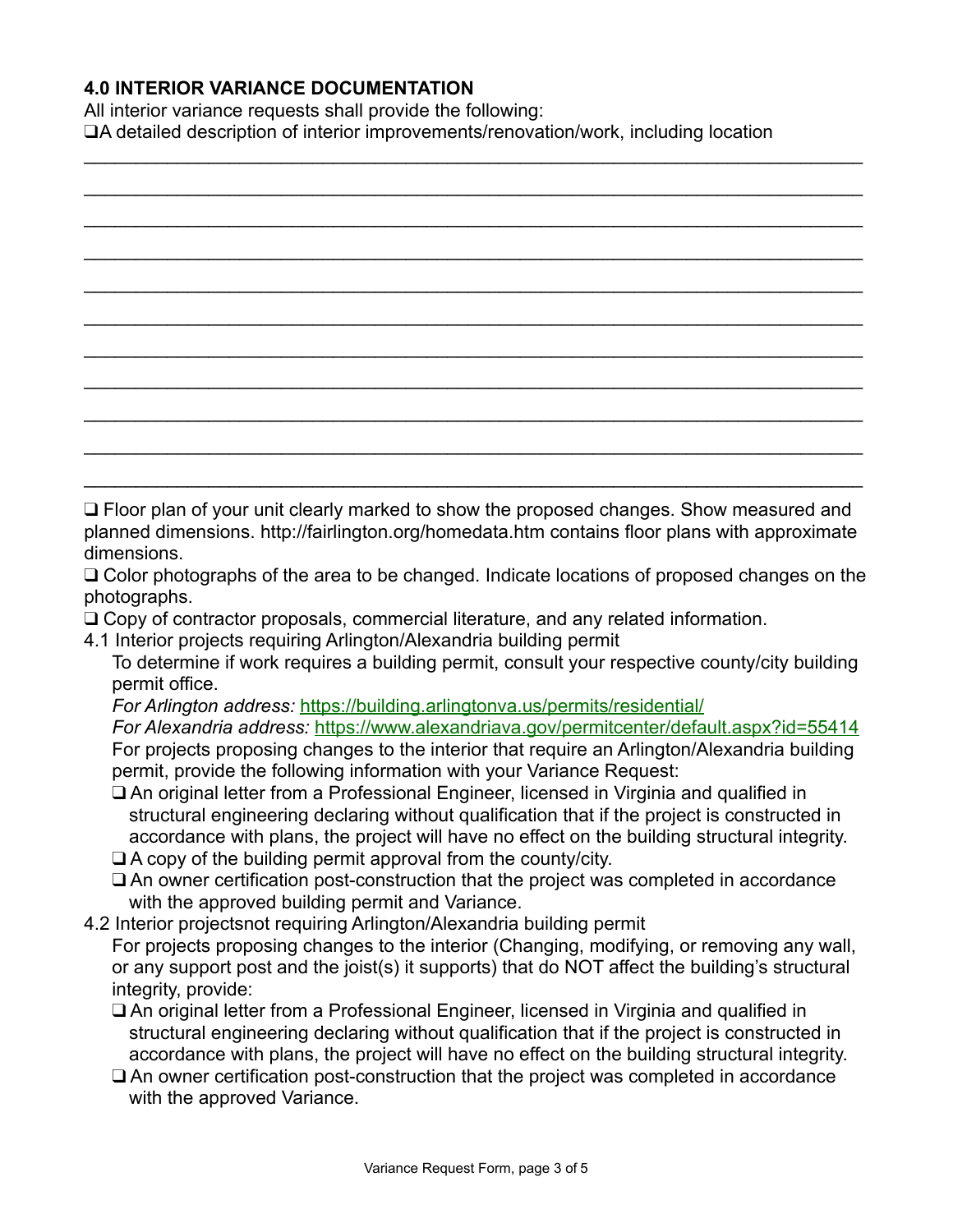## **5.0 EXTERIOR VARIANCE DOCUMENTATION**

All exterior variance requests shall provide the following: ❑ A detailed description of exterior changes proposed, including location  $\mathcal{L}_\text{max}$  and  $\mathcal{L}_\text{max}$  and  $\mathcal{L}_\text{max}$  and  $\mathcal{L}_\text{max}$  and  $\mathcal{L}_\text{max}$  and  $\mathcal{L}_\text{max}$ 

 $\Box$  Reason(s) for the change(s):  $\Box$ 

❑ Photographs of the building exterior showing the existing condition of the building and marked to show specific locations of the proposed change(s). Both wide and detailed area photographs are helpful. For changes outside the building, consider using Google Maps to show aerial location of change.

 $\mathcal{L}_\text{max}$  and  $\mathcal{L}_\text{max}$  and  $\mathcal{L}_\text{max}$  and  $\mathcal{L}_\text{max}$  and  $\mathcal{L}_\text{max}$  and  $\mathcal{L}_\text{max}$ 

\_\_\_\_\_\_\_\_\_\_\_\_\_\_\_\_\_\_\_\_\_\_\_\_\_\_\_\_\_\_\_\_\_\_\_\_\_\_\_\_\_\_\_\_\_\_\_\_\_\_\_\_\_\_\_\_\_\_\_\_\_\_\_\_\_\_\_\_\_\_\_\_\_\_\_

\_\_\_\_\_\_\_\_\_\_\_\_\_\_\_\_\_\_\_\_\_\_\_\_\_\_\_\_\_\_\_\_\_\_\_\_\_\_\_\_\_\_\_\_\_\_\_\_\_\_\_\_\_\_\_\_\_\_\_\_\_\_\_\_\_\_\_\_\_\_\_\_\_\_\_

\_\_\_\_\_\_\_\_\_\_\_\_\_\_\_\_\_\_\_\_\_\_\_\_\_\_\_\_\_\_\_\_\_\_\_\_\_\_\_\_\_\_\_\_\_\_\_\_\_\_\_\_\_\_\_\_\_\_\_\_\_\_\_\_\_\_\_\_\_\_\_\_\_\_\_

\_\_\_\_\_\_\_\_\_\_\_\_\_\_\_\_\_\_\_\_\_\_\_\_\_\_\_\_\_\_\_\_\_\_\_\_\_\_\_\_\_\_\_\_\_\_\_\_\_\_\_\_\_\_\_\_\_\_\_\_\_\_\_\_\_\_\_\_\_\_\_\_\_\_\_

\_\_\_\_\_\_\_\_\_\_\_\_\_\_\_\_\_\_\_\_\_\_\_\_\_\_\_\_\_\_\_\_\_\_\_\_\_\_\_\_\_\_\_\_\_\_\_\_\_\_\_\_\_\_\_\_\_\_\_\_\_\_\_\_\_\_\_\_\_\_\_\_\_\_\_

\_\_\_\_\_\_\_\_\_\_\_\_\_\_\_\_\_\_\_\_\_\_\_\_\_\_\_\_\_\_\_\_\_\_\_\_\_\_\_\_\_\_\_\_\_\_\_\_\_\_\_\_\_\_\_\_\_\_\_\_\_\_\_\_\_\_\_\_\_\_\_\_\_\_\_

\_\_\_\_\_\_\_\_\_\_\_\_\_\_\_\_\_\_\_\_\_\_\_\_\_\_\_\_\_\_\_\_\_\_\_\_\_\_\_\_\_\_\_\_\_\_\_\_\_\_\_\_\_\_\_\_\_\_\_\_\_\_\_\_\_\_\_\_\_\_\_\_\_\_\_

❑ Photographs of nearby units or buildings with similar exterior changes are helpful. Show address.

For wall penetrations:

❑ Detailed description and location(s) of any new wall penetration(s), including exterior vent cover(s), cable, wire, HVAC, or other pipe penetration(s). (may be included in description above)

❑ Detailed description of how penetration(s) no longer needed will be repaired and made weatherproof. (may be included in description above)

- ❑ Documentation showing the color(s) of material(s) proposed to be used. If not white or reusing existing materials, color samples or images will be required.
- ❑ An owner certification post-construction that the project was completed in accordance with the approved Variance.

#### **6.0 EXPEDITED AND POST-CONSTRUCTION VARIANCES**

❑ Variance Requests for reasons of health, safety, or security may be expedited insofar as Variance Committee and Board Members are able. Provide written justification.

❑ Variance Requests for projects already completed shall submit all of the information above, including color photographs and an explanation for not receiving the Variance prior to the change. Note that Variance approvals are required for sale of a property and may be subject to an assessment when requested post-construction.

\_\_\_\_\_\_\_\_\_\_\_\_\_\_\_\_\_\_\_\_\_\_\_\_\_\_\_\_\_\_\_\_\_\_\_\_\_\_\_\_\_\_\_\_\_\_\_\_\_\_\_\_\_\_\_\_\_\_\_\_\_\_\_\_\_\_\_\_\_\_\_\_\_\_\_

\_\_\_\_\_\_\_\_\_\_\_\_\_\_\_\_\_\_\_\_\_\_\_\_\_\_\_\_\_\_\_\_\_\_\_\_\_\_\_\_\_\_\_\_\_\_\_\_\_\_\_\_\_\_\_\_\_\_\_\_\_\_\_\_\_\_\_\_\_\_\_\_\_\_\_

 $\mathcal{L}_\text{max}$  and  $\mathcal{L}_\text{max}$  and  $\mathcal{L}_\text{max}$  and  $\mathcal{L}_\text{max}$  and  $\mathcal{L}_\text{max}$  and  $\mathcal{L}_\text{max}$ 

 $\mathcal{L}_\text{max}$  and  $\mathcal{L}_\text{max}$  and  $\mathcal{L}_\text{max}$  and  $\mathcal{L}_\text{max}$  and  $\mathcal{L}_\text{max}$  and  $\mathcal{L}_\text{max}$ 

 $\mathcal{L}_\text{max}$  and  $\mathcal{L}_\text{max}$  and  $\mathcal{L}_\text{max}$  and  $\mathcal{L}_\text{max}$  and  $\mathcal{L}_\text{max}$  and  $\mathcal{L}_\text{max}$